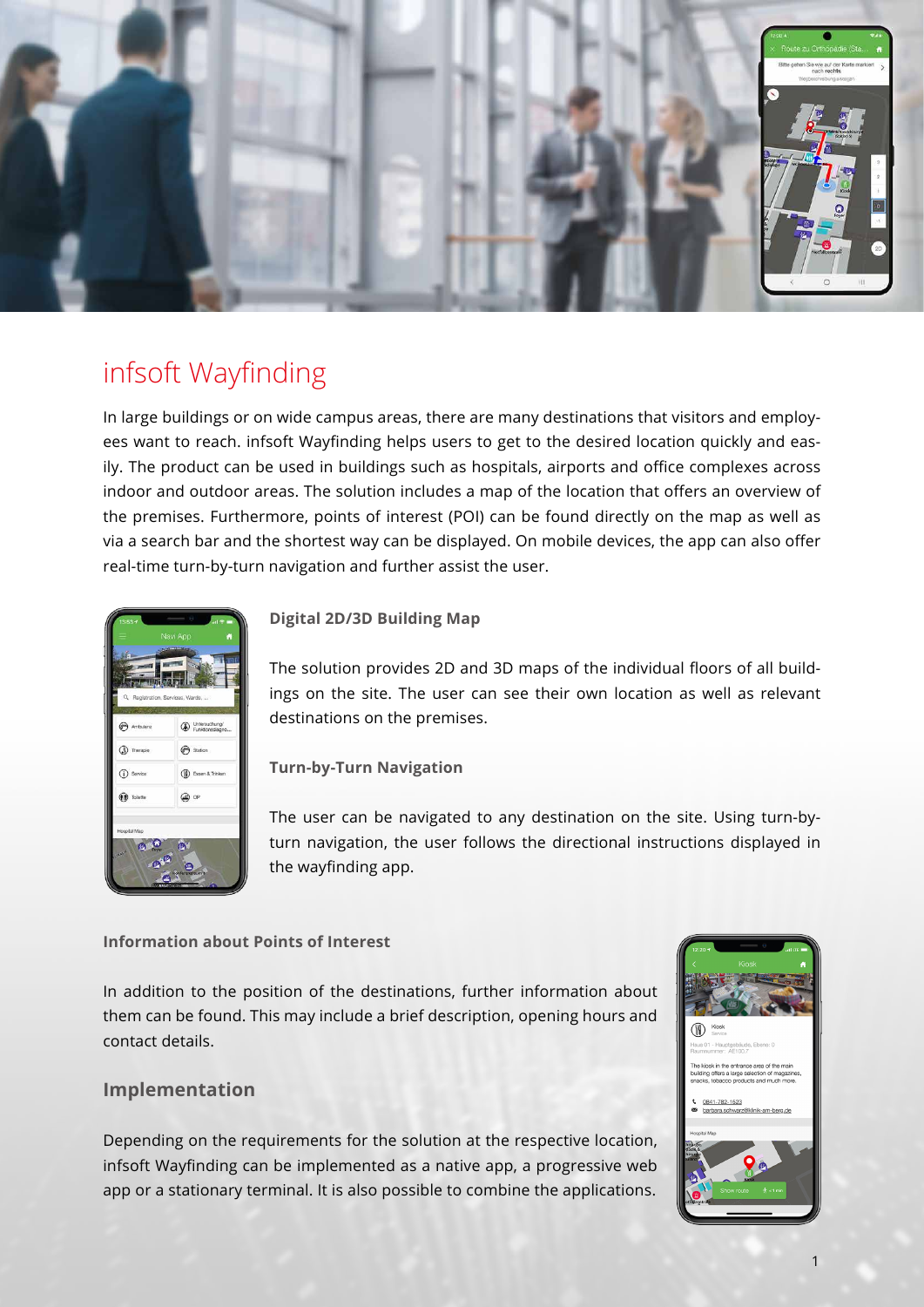The use of our setup tools is always included in the solution. With infsoft Maps Editor, infsoft CMS, infsoft Routes and infsoft Calibration, the application can be flexibly configured according to the customer's needs. Using our SDK (Software Development Kit) it is also possible to integrate the technology into existing applications. For office environments, infsoft Wayfinding can furthermore be integrated into a Workplace Experience app.

#### **Native App**

A native app can be downloaded to any smartphone or mobile device. To realize positioning and enable real-time turn-byturn navigation, transmitter hardware is installed across the building. The device receives the signals and the localization takes place inside the app.





#### **Progressive Web App**

A progressive web app is accessible via web browser on any device and from any location. It includes all the functionalities of the native app without the real-time localization. It is also not necessary to download the application to the end device.

#### **Terminal**

One or several stationary terminals can be installed at relevant points inside the building. The terminal provides visitors with an overview of the location, shows points of interest and simulates a navigation to the chosen destination.



### **Technical Implementation for Native App**

Bluetooth Low Energy (BLE) beacons (or infsoft Locator Beacons) are installed at regular intervals throughout in the building. The beacons emit signals which are received by the users' smartphones. Based on the received signals, the position of the device is determined directly in the smartphone app.

Inside the app, the user can select a navigation destination and follow the directional instructions to their destination.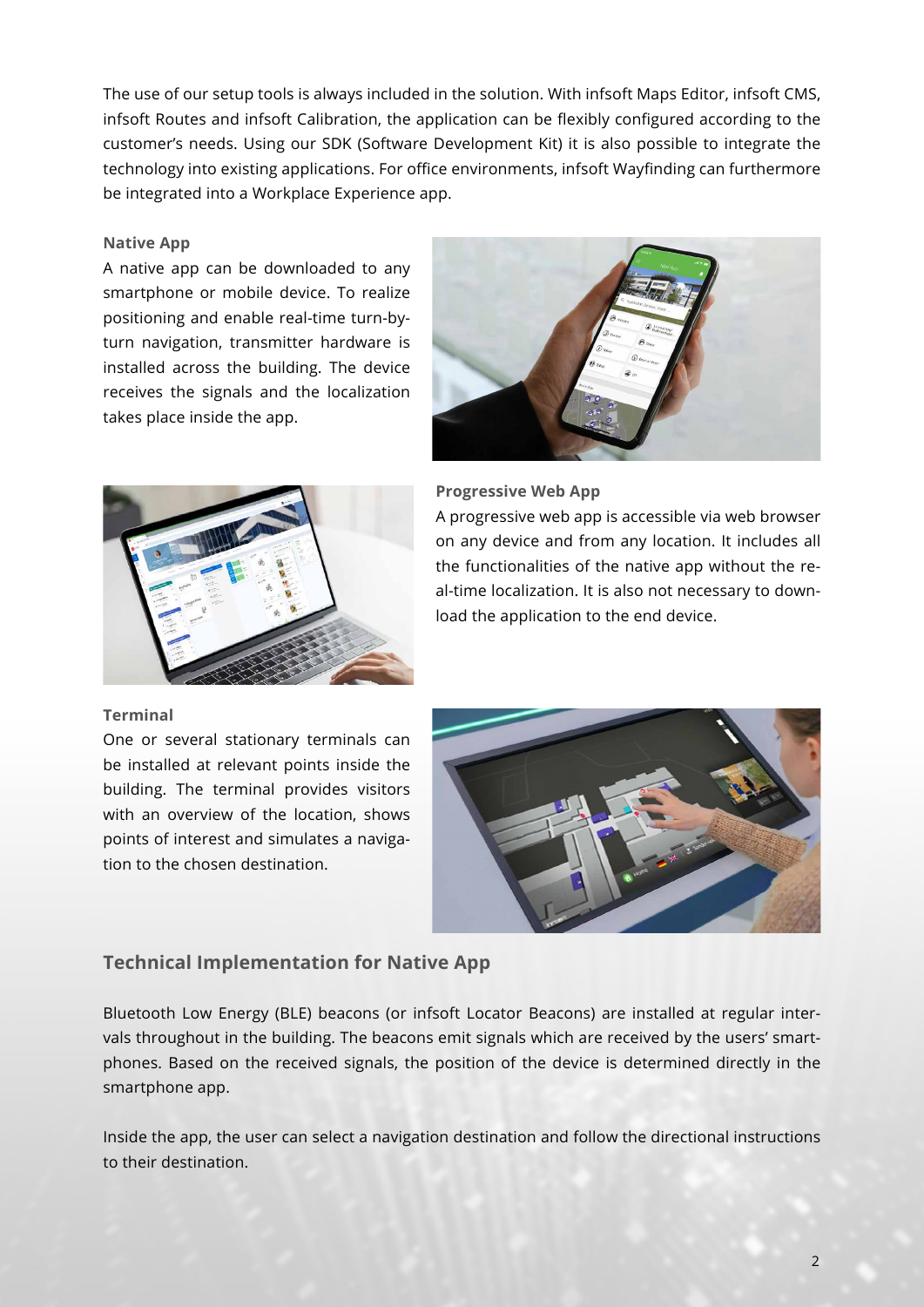### **Required Hardware for Native App**



## **Deployed Software**



**[infsoft Maps Editor](https://www.infsoft.com/platform/setup/maps-editor/) [infsoft CMS](https://www.infsoft.com/platform/setup/cms/) [infsoft Routes](https://www.infsoft.com/platform/setup/routes/)**









**[infsoft Calibration](https://www.infsoft.com/platform/setup/calibration/) infsoft Software [Development Kit \(SDK\)](https://www.infsoft.com/platform/developers-integration/software-development-kit-sdk/)**

## **infsoft Wayfinding | Impressions**